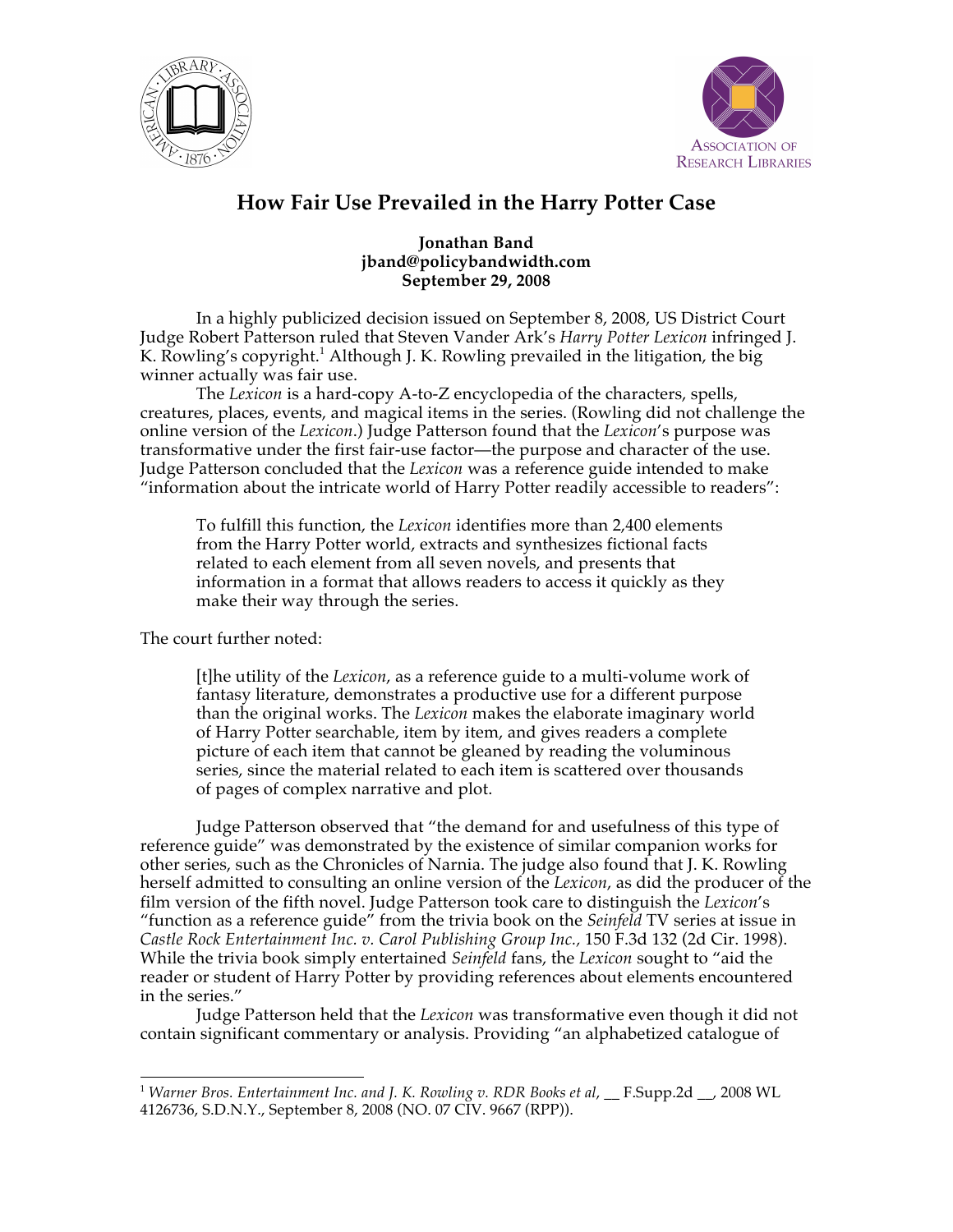elements from the Harry Potter world" was sufficient basis for rendering the *Lexicon* transformative.

Considering the fourth fair-use factor, the effect of the use on the potential market for the work, Judge Patterson rejected J. K. Rowling's argument that the *Lexicon* would impair the market for an encyclopedia she planned to write. Judge Patterson ruled that "the market for reference guides to the Harry Potter works is not exclusively hers to exploit or license, no matter the commercial success attributable to the popularity of the original works." Judge Patterson added that "[t]he market for reference guides does not become derivative simply because the copyright holder seeks to produce or license one."

When looking at the broader implications of the case, Judge Patterson stated that "[i]n striking the balance between the property rights of original authors and the freedom of expression of secondary authors, reference guides to works of literature should generally be encouraged by copyright law as they provide a benefit [to] readers and students…." He later added that "reference works that share the *Lexicon*'s purpose of aiding readers of literature generally should be encouraged rather than stifled."

Given these pro–fair-use holdings, which will be extremely helpful in future fairuse cases, why did Judge Patterson rule against the *Lexicon*? The answer turns on the specific facts unique to this case.

First, many of the entries contained lengthy verbatim copies or close paraphrases of descriptions in the Harry Potter novels. Judge Patterson found that the *Lexicon* reproduced more of these "colorful literary device[s]" or "distinctive description[s]" than "reasonably necessary for the purpose of creating a useful and complete reference guide." The court concluded that verbatim copying of descriptions of even ordinary objects "demonstrates Vander Ark's lack of restraint due to an enthusiastic admiration of Rowling's artistic expression, or perhaps haste and laziness…in composing the *Lexicon* entries." Additionally, the *Lexicon* reproduced in their entirety many of the songs and poems contained in the novels. Judge Patterson found that the *Lexicon* harmed a possible derivative market for print publication of these songs and poems.

Second, the case concerned not only the seven Harry Potter novels, but also two short companion books written by Rowling. These books, *Quidditch through the Ages* and *Fantastic Beasts & Where to Find Them*, appear as reference books used by the students at Hogwarts in the novels. *Fantastic Beasts,* for example, is an A-to-Z encyclopedia of the imaginary animals that exist in the Harry Potter universe. Because the *Lexicon* presents much of the same information in the same way as these two companion books, Judge Patterson found that the *Lexicon* "is transformative to a much lesser extent" with respect to the companion books than to the novels. Moreover, Judge Patterson found that the *Lexicon* could harm the sales of the companion books: "consumers who purchased the *Lexicon* would have scant incentive to purchase either of Rowling's companion books, as the information contained in these short works has been incorporated in the *Lexicon* almost wholesale."<sup>2</sup>

Although ruling for the plaintiffs on the particular facts of this case, Judge Patterson's decision leaves ample room for the creation of reference guides to literary works, even when the guides do not contain scholarly criticism or analysis. The decision also provides a clear roadmap for how to avoid infringement claims when creating such guides; the guide's author must take care not to copy more "highly aesthetic expression"

 $\frac{1}{2}$ <sup>2</sup> While Judge Patterson may have reached the right result given the amount of expressive material the *Lexicon* copied, one can debate some of Judge Patterson's specific holdings. Most notably, Judge Patterson ruled that "fictional facts" are expression protected by copyright. However, it is a fact that the novels describe a certain set of events and characters. A reference work should be able to report on that fact, so long as it is clear that the reference work is reporting on the fact and not participating in the fiction.